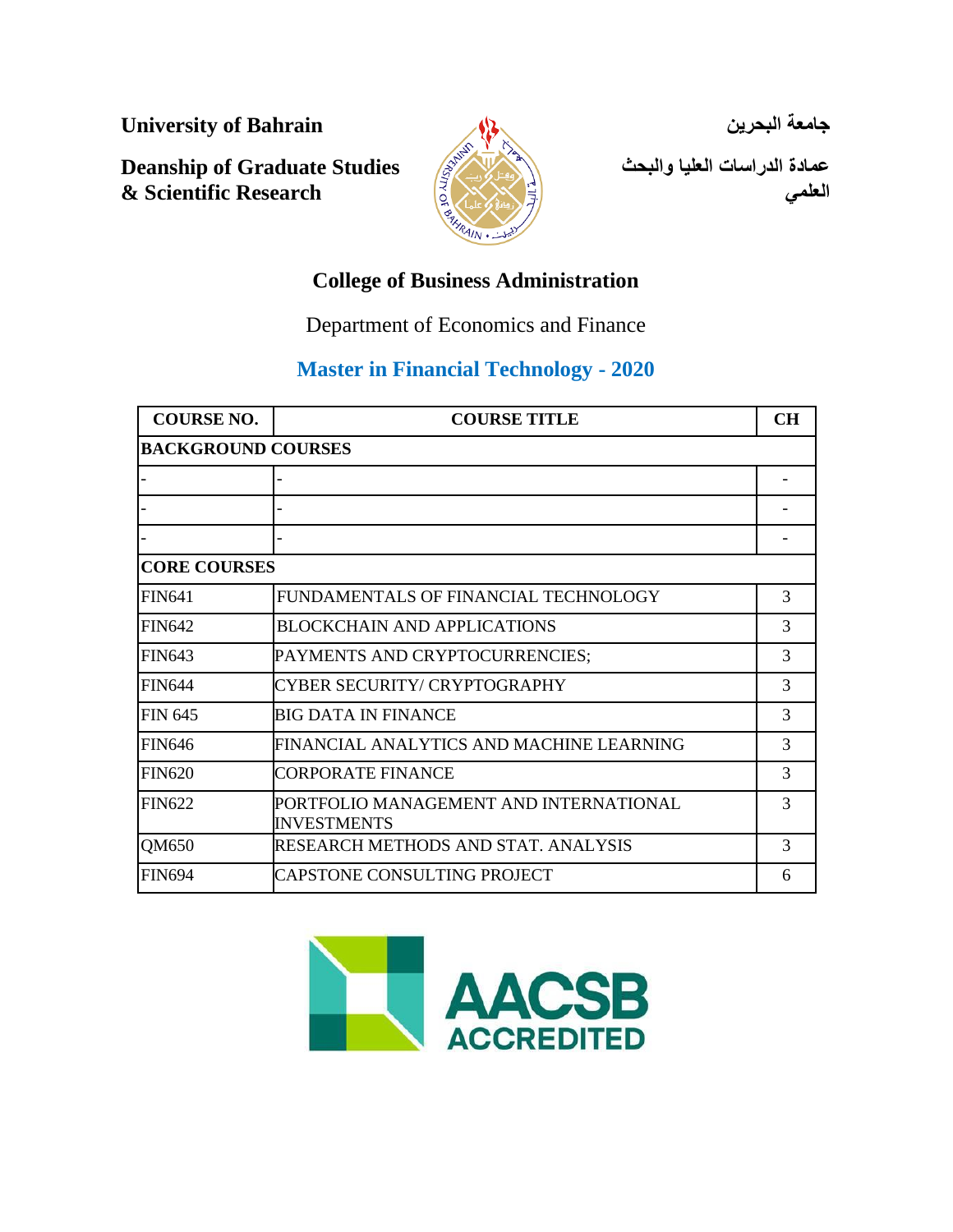# **Course Descriptions**

#### **FIN620: Corporate Finance (3 credits)**

Corporate finance is at the heart of investment and crucial to running a successful business in any sector. In this course, all the key elements of company finance, valuation and risk management will be covered. The course can assist in understanding how to assess individual investment projects, value companies, and evaluate the sources of finance available to companies.

#### **FIN622: Portfolio Management and International Investment (3 credits)**

Selecting suitable investment policies and strategies, balancing asset classes, integrated risk management, efficient diversification, market efficiency, measuring and attributing performance for an investment portfolio; analyzing international assets and techniques and using them both opportunistically (tactically) and strategically; specific risks of global investing such as country, political, currency, convertibility, liquidity and settlement; analyze key issues in managing emerging market portfolios.

### **FIN641: Fundamentals of Financial Technology (3 credits)**

This course provides a core foundational understanding of Financial Technology applications. It will start by talking about a new taxonomy of innovations that had affected the financial industry. It will then examine how bitcoin, and hence all blockchain and smart contract applications work, which together with big data techniques are used in FinTech. By the end of these course it will provide a full understanding for how, why, and when banks, financial institutions and other firms can benefit from using these technologies as a way of making payments more efficient, improving user experience, tokenizing assets and setting up secure smart contracts.

### **FIN642: Blockchain and applications (3 credits)**

This course aims to acquire and integrate the fundamental principles of Blockchain technology. It allows students to identify the business opportunities and potential threats that this ecosystem experience. This course also presents the tools necessary to develop a strategic reflection specific to the specific needs of financial organizations.

### **FIN643: Payments and Cryptocurrencies (3 credits)**

Electronic payment is a tool of carrying out commercial transactions for the exchange of goods or services on the Internet. This course examines cryptocurrencies and blockchain and their emergence and role in financial markets. The course covers the common principles underlying the blockchain technology on which the cryptocurrencies are based on. It will show how these new financial instruments and technologies are disrupting traditional ways of doing business.

#### **FIN644: Cyber Security/ Cryptography (3 credits)**

Computer security breaches that affect financial systems are becoming increasingly frequent. Many of these breaches are easily preventable if proper security principles are effectively used. This course will present a set of core principles to follow for a future in which computer security plays a significant role in using and designing computer based financial systems.

#### **FIN645: Big Data in Finance (3 credits)**

Over the past few years, there has been an explosion of interest in the use of large datasets and new empirical techniques to make financial decisions of all kinds. In this elective this course examines how